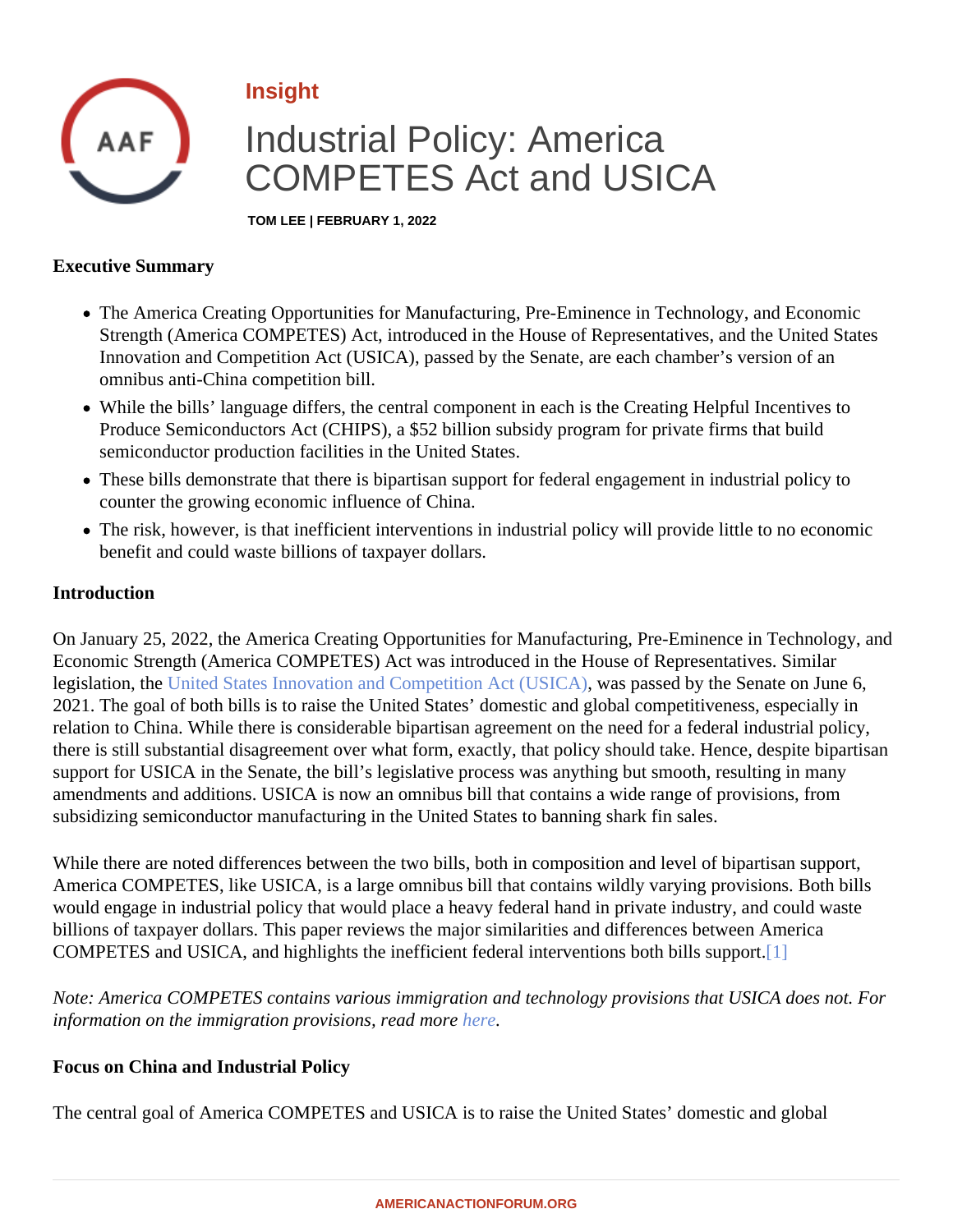<span id="page-1-0"></span>competitiveness to counter China's growing global economic influence. Both bills aim to achieve this by imposing a broader federal role in industrial policy. While there is no formal definition of industrial policy, it can be broadly defined as policies that promote domestic industries through subsidies and protectionism. Through industrial policy, the government picks winners and losers, a task for which the government is illsuited and that could result in wasting billions of taxpayer d[olla](#page-3-0)r Below are two key examples of industrial policy found in America COMPETES and/or USICA.

# CHIPS Act and Semiconductors: Ineffective and Wasting Taxpayer Funds

Like USICA, America COMPETES would authorize \$52 billion for the Creating Helpful Incentives to Produce Semiconductors Act (CHIPS) for fiscal years (FYs) 2022-2026. CHIPS is the central component of both bills and is the most important provision for legislators on both sides of the aisle. Of the total authorized, \$39 billion would be for grants to U.S. firms that are attempting to build semiconductor fabrication plants, commonly knowns as "fabs," in the United States. Another \$6 billion would go toward loans and loan guarantees for the same purpose. The rest of the funding would be spent on semiconductor technology research and development (R&D) and administrative tasks.

While CHIPS is very popular on both sides of the aisle, it may not relieve current shortages as intended. It tak many years to build a physical semiconductor production facility, so by the time CHIPS became law and it funds were spent on building production facilities in the United States, the COVID-19-induced global semiconductor shortage would be over. Moreover, the semiconductor industry, like many other capital-intensity industries, is cyclical in nature because it is logistically difficult and expensive for manufacturing facilities to rapidly increase production to meet sudden surges in demand. It is thus best for market mechanisms, not government intervention, to address these issues.

The private sector is already making other investments (with no federal funding) that are far larger than the \$52 billion funding in CHIPS. Intel has announced plans to invest \$20 billion into two semiconductor factories in Ohio.<sup>[3]</sup> TSMC, a Taiwanese company and one of the largest producers of semiconductors, has announce plans to spend \$12 billion on a new production facility in Ari[zon](#page-3-0)a. Will spend \$150 billion over the next 10 years to build new production facilities in the United S[tate](#page-3-0)Samsung has also announced plans to invest \$17 billion in a new production facility in the United States. These private-sector projects alone would invest nearly \$200 billion, and all were announced before CHIPS. The \$52 billion in CHIPS spending is an arguably unnecessary intervention, which would benefit a largely healthy semiconductor [ind](#page-3-0)ustry.

Funding for Reassuring Supply Chains: More Ineffective and Wasteful Spending

A major difference between the two bills is that America COMPETES would create a new Supply Chain Resilience Program (SCRP) that would cost \$45 billion for FYs 2022-2027. Through SCRP, America COMPETES would engage in a more aggressive industrial policy than USICA. The SCRP would provide grants, loans, and loan guarantees to U.S. entities that engage in certain "eligible activities." These activities include but are not limited to "the manufacturing of a critical good or industrial equipment in the United States the commercialization, adoption, or use of manufacturing technology by domestic manufacturers. . . the purchase . . . or retooling of industrial equipment for use in the United States," or even "the relocation of manufacturing facilities related to the production of a critical good into the United States." The term "critical good" has been generally defined as any item whose absence would threaten national or economic security.

A supply chain is a sequence of transactions that results in the final assembly and delivery of a good or servic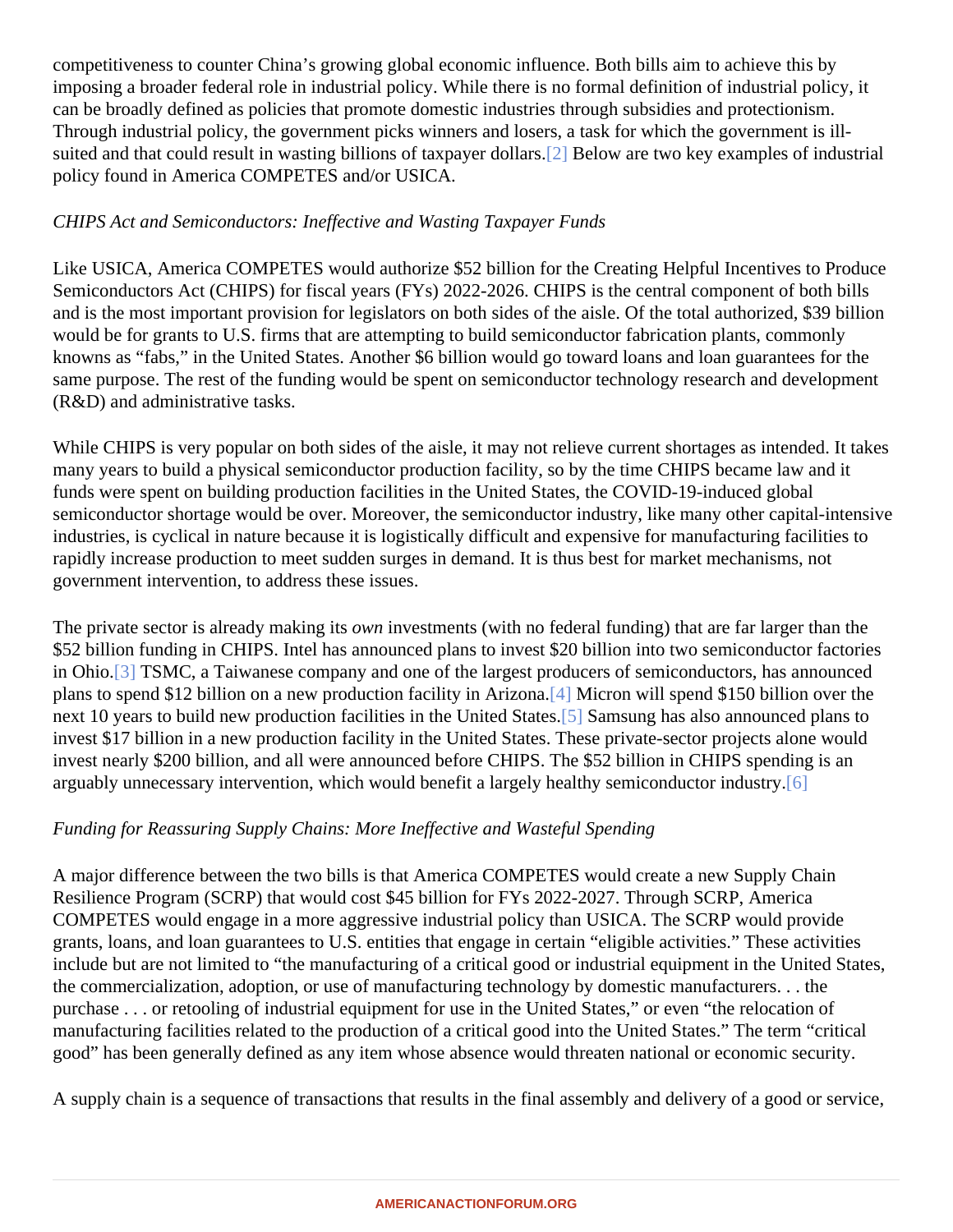and it can be short, long, simple, complex, quick, or time-consuming. Firms pick the combination to deliver the best value proposition they can. It is therefore already in the private sector's interests to solve supply chain issues or shortcomings as firms add value and make money in such endeavors. The SCRP, like CHIPS, would most likely be a broad and unnecessary expense without the intended impact.

# **Research Funding**

A major difference between the two bills is how they prioritize research funding. USICA would allocate most of its research funding to the National Science Foundation (NSF). The NSF is an independent agency that provides federal funding through grants and loans primarily for basic research that focuses on testing and improving fundamental scientific knowledge and theory. USICA would also create a new technology directorate within the NSF that would instead focus on applied research. House lawmakers disagreed with these USICA provisions, arguing they would hamper the NSF's ability to focus on its primary mission of basic research. Hence, America COMPETES mainly allocates its funding for research through the Department of Energy to create new R&D programs including but not limited to "basic energy sciences, artificial photosynthesis, electricity storage, biological systems science and climate and environment science, applied mathematics, computational science." America COMPETES does create a new directorate at the NSF called the Directorate for Science and Engineering Solutions, but it would be smaller and receive less funding compared to the new technology directorate ordered by USICA. Nevertheless, both bills would increase the federal government's role in dictating private-industry research initiatives.

# **Omnibus Bill: Countering China Means Many Different Things**

Countering China means different things to different constituencies. Any anti-China bill, like American COMPETES and USICA, will inevitably become an omnibus bill as legislators seek to prioritize proposals, both effective and not, that are popular with or helpful to their constituents. Therefore, both bills contain a wideranging set of provisions that vary tremendously in focus and impact.

Both bills renew the Generalized System of Preferences (GSP) but for different time spans. GSP reduces or eliminates duties and tariffs for certain imports from low-income countries. USICA would renew GSP until January 1, 2027, whereas America COMPETES would renew GSP until January 1, 2024. U.S. importers lost relief from tariffs and had to resume paying duties and tariffs when GSP expired at the end of 2020. Importers of GSP products would be retroactively refunded for these amounts paid and would no longer be required to pay duties and tariffs on GSP imports until expiration in 2024 or 2027, depending on which date is included in the final bill.

Both bills order the creation and implementation of a national strategy to increase public investment, lending, and trade abroad, focusing mainly on Latin America, the Caribbean, Taiwan, Africa, and Southeast Asia. These areas have already received large amounts of Chinese investment. Notably, both bills also ban the sale of shark fins and order new studies of coral reefs.

#### **Disagreement on Climate Provisions**

A major difference between America COMPETES and USICA is the level of bipartisan support for these bills. Although the legislative process for USICA was anything but smooth, USICA still passed in the Senate by a final vote of 68-32, meaning 19 Republicans joined Democrats in voting for passage of the bill. There is less bipartisan support for America COMPETES, as Republicans have criticized House leadership for not